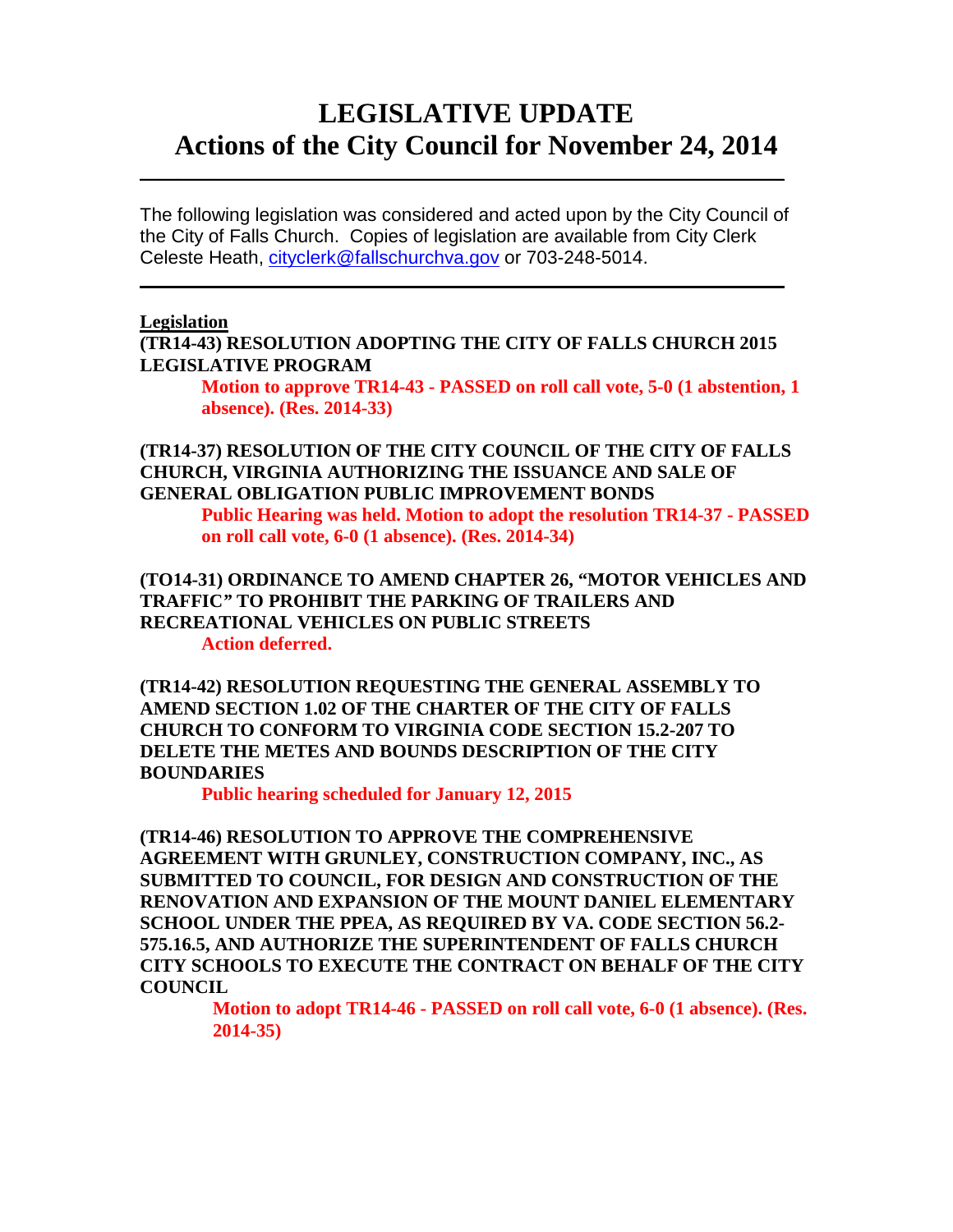### **(TR14-45) RESOLUTION ENDORSING THE CITY OF FALLS CHURCH FISCAL YEAR 2016 – 2021 APPLICATION FOR REGIONAL SURFACE TRANSPORTATION PROGRAM (RSTP) FUNDS**

**Motion for passage of TR14-45 - PASSED on roll call vote, 6-0 (1 absence). (Res. 2014-36)**

#### **(TR14-41) RESOLUTION TO ADOPT FY2016 FUNDING RECOMMENDATIONS FOR COMMUNITY DEVELOPMENT BLOCK GRANT (CDBG) AND HOME INVESTMENT PARTNERSHIPS PROGRAM (HOME) FUNDS**

**Motion to adopt TR14-41 - PASSED on roll call vote, 6-0 (1 absence). (Res. 2014-37)**

## **Consent Calendar**

### **(1) APPOINTMENTS:**

- **New Appointment: John Bellingham Board of Building Code and Fire Prevention Code Appeals – 12/1/14 – 11/31/19**
- **New Appointment: Luis Fernandez Board of Building Code and Fire Prevention Code Appeals – 12/1/14 – 11/31/19**
- **New Appointment: Steve Handy Board of Building Code and Fire Prevention Code Appeals – 12/1/14 – 11/31/19**
- **New Appointment: Clyde G. Hurst, III Board of Building Code and Fire Prevention Code Appeals – 12/1/14 – 11/31/19**
- **New Appointment: Karen White Board of Building Code and Fire Prevention Code Appeals – 12/1/14 – 11/31/19**
- **New Appointment: Jack Wilbern Board of Building Code and Fire Prevention Code Appeals – 12/1/14 – 11/31/19**
- **New Appointment: Robert Lofur-Thun – Falls Church Cable Access Corporation Board – (11/01/14) – 10/31/17 (Unexpired Term)**
- **(2) The City Council requested that the City Attorney submit a Praecipe and Order to the Arlington County Circuit Court requesting the appointment of Beth Pacella to the City's Board of Equalization to fill the unexpired term of February 1, 2014 to January 31, 2017.**

**MOTION TO APPROVE CONSENT ITEMS PASSED on roll call vote, 6- 0 (1 absence).** 

### **Approval Of Minutes Of Previous Meetings**

**MOTION TO APPROVE Minutes of October 14, 2014 - PASSED on voice vote.**

### **Adjournment**

Upon proper motion and unanimous voice vote, the meeting was ADJOURNED at 10:40 p.m.